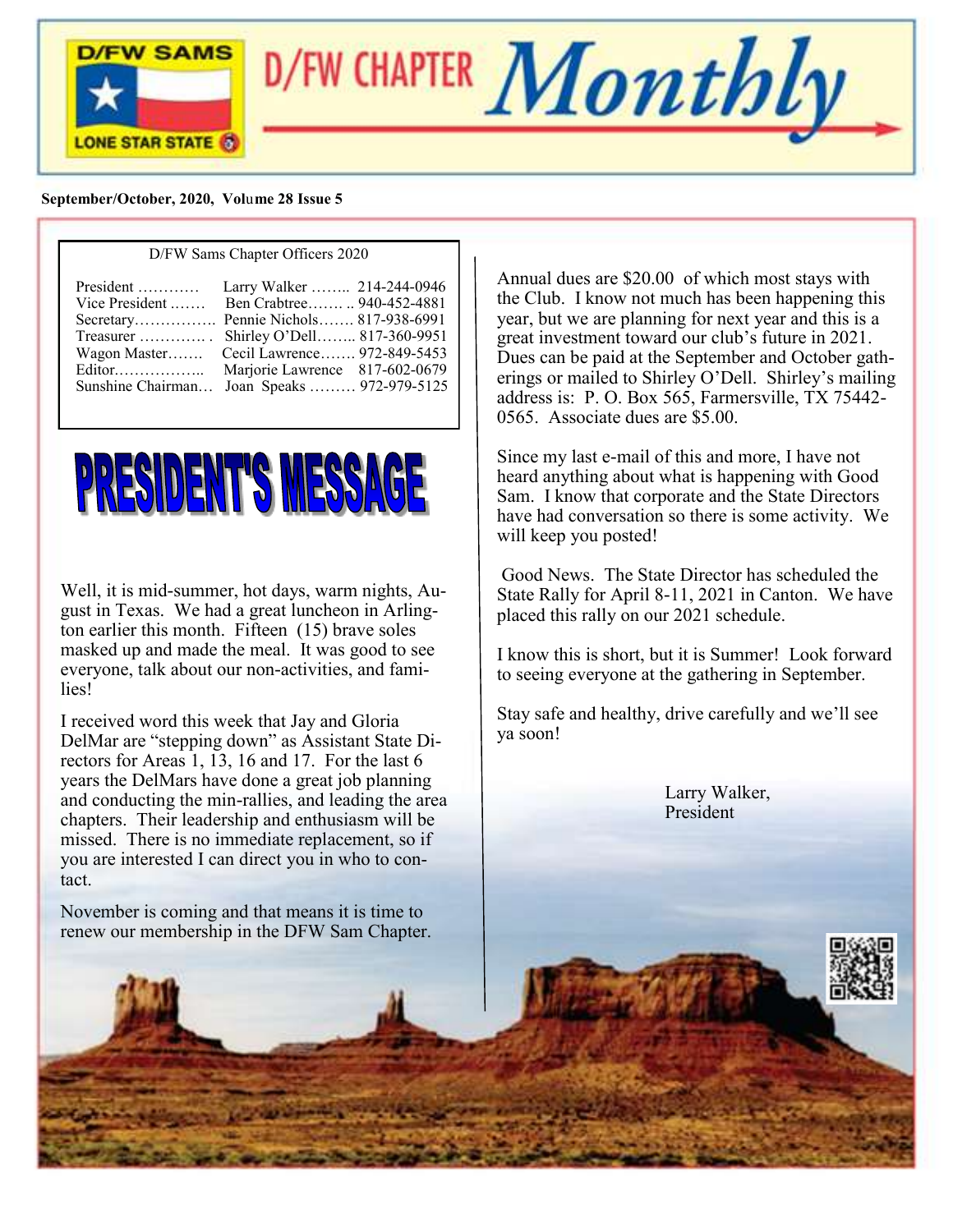# *JULY MEETING HIGHLIGHTS*

Since Good Sam has all activities on pause due to the Corona Virus, our group decided to have a gathering at Bedrock RV in Grand Saline on July 9-12. We had 6 rigs and three drive-ins show up. The Lamberts and Kathy Austin were hosts. Shirley O'Dell came by on Friday to visit. We had our main dinner on Saturday night.

Larry Walker led the opening prayer. He stated that checks should go to Cecil for the site rental.

Our August luncheon will be at Candlelight Inn, 1202 E. Division, Arlington, Texas, on August 12, at 1:30 p.m. depending on Covid restrictions.

Our September gathering will be at Coffee Creek on September 10-13. We will be using the smaller meeting room There will be no hosts and the meal will be entirely pot luck. Larry stated that the Garland and Frontier chapters have been invited to join us.

## *AUGUST LUNCHEON HIGHLIGHTS*

A brave group of hardy soles met at Candlelight Inn on August 12. A pre-set menu had been prepared to facilitate ordering and receiving meals on a timely basis.

Larry called the gathering to order and advised that State Director Ron Boullion was having a conference call with Good Sams CEO, Marcus Lemonis to discuss where we go from here.

Our trip to Coffee Creek in September was discussed and Cecil advised that we must each call Coffee Creek and make our own reservation. Marjorie Lawrence volunteered to prepare chicken spaghetti for the gathering . Larry mention that he might bring brisket although this is not set in concrete.

We were brought up-to-date on our sick friends: Marsha, Jimmy, Melvin, and Jill and Pat's daughter. Dawn was there to show us how well she is getting around since her surgery.

Larry advised no inquiry had been received from other Good Sam chapters about sharing meetings.

Several items on random topics will be discussed below.

- 1. With regard to the current Corona Virus emergency, please be aware that your Living Will does not cover this situation. You must be diagnosed with either a terminal condition with which you might die within 6 months or with an irreversible condition that leaves you unable to make decisions for yourself. A living will does not apply to a viral infection like COVID-19. If a decision has to be made YOU must make your physician aware of your wishes personally.
- 2. The Promise is being offered while we are in Glen Rose. Both Friday and Saturday night performances will be held. General admission tickets range from \$15 to \$30. Reserved tickets are from \$17.50 to \$45. Parking is an additional \$10 which can be paid along with the ticket price or upon arrival at the parking lot. You can find information on-line at The Promise in Glen Rose, or call 254-897-3926. The address is 5000 Texas Drive, Glen Rose, Texas 76043
- 3. When paying your dues, please remember to put your Good Sam membership expiration date on your check. Shirley has to supply this information to state.
- *4.* To all winners of awards during Fun Days at Canyon Lake I apologize. Joan Speaks won 2nd place in Euchre; Jill Schnepf and Diane Selix won 3rd place in Canasta; Pat Schnepf and Joan Speaks won 1st place and Penny Nichols and Helen Kempers won 3rd place in Hand and Foot; Marsha Marino won 1st place, Pennie Nichols and Paul Nicholson won 2nd place, and Marjorie Lawrence and Garry Harrington won 3rd place in Joker; and Marjorie Lawrence won 2nd place in the pie baking contest and Nickel Bingo. CONGRA-TIONS TO ALL! My apologies for taking so long to acknowledge our wins.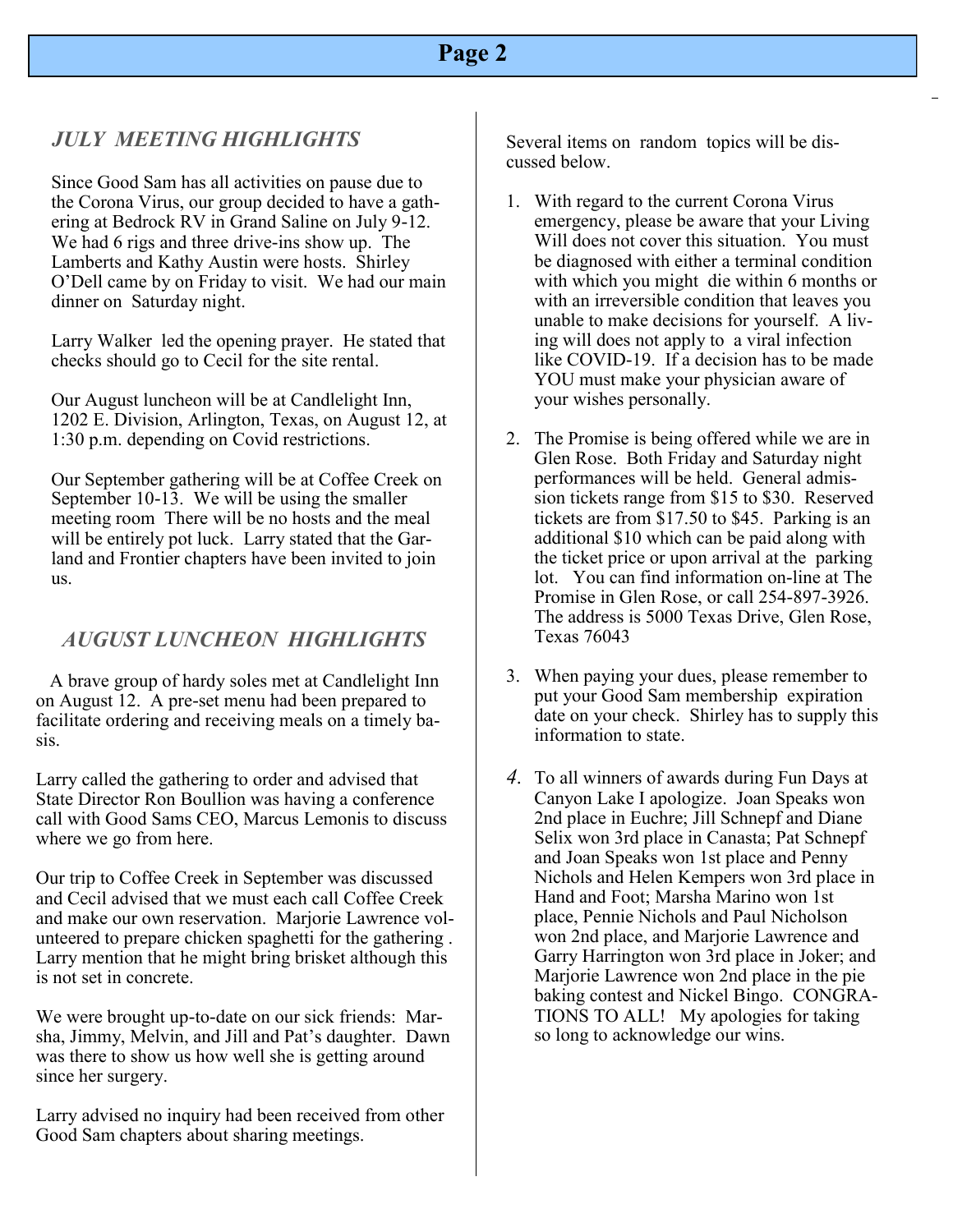# **Pa***g***e 4**

### SEPTEMBER OUTING

Date: September 10-13, 2020

Place Coffee Creek RV Park 13429 U.S. Hwy, 281 Santo, TX 940-769-2277

DIRECTIONS:

Go West on I-20 to exit 386 (Hwy.281). Then go North 1/2 mile. Coffee Creek RV Park will be on the right.

#### **DON'T FORGET TO CALL COFFEE CREEK RV PARK TO MAKE YOUR RESERVATIONS.**

Wagon Master: Cecil Lawrence Please contact Cecil at 972-849-5453 or e-mail him at  $cmlawr@tx.rr.com$  to advise whether you will or will not be attending the campout and when you plan to arrive and leave.

Hosts and Hostesses: No Hosts

Thursday—On your own

Friday—On your own or go out as a group

Saturday—Dinner at 5:30 p.m.

Menu: Chicken Spaghetti will be furnished by Cecil and Marjorie Lawrence

Please bring a vegetable, salad, or dessert to share

# OCTOBER OUTING

Date: October 8-11, 2020

Place: Oakdale RV Park 1019 N.E. Barnard St. Glen Rose, TX 76043 254-897-2321

### DIRECTIONS:

Go South on Route 67 to Glen Rose. Out of Glen Rose take a left on Route 144 (which is Barnard St.) Drive approximately 1/2 mile. Oakdale Park will be on the right.

Wagon Master: Cecil Lawrence Please contact Cecil at 972-849-5453 or e-mail him at cmlawr@tx.rr.com to advise whether you will or will not be attending the campout and when you plan to arrive and leave.

Hosts and Hostesses: Cecil and Marjorie Lawrence

Jill and Pat Schnepf

Thursday—On your own

Friday—On your own or go out as a group

Saturday—Dinner at 5:30 p.m.

Menu: Pulled pork sandwiches

Please bring chips, a vegetable, salad or dessert to share